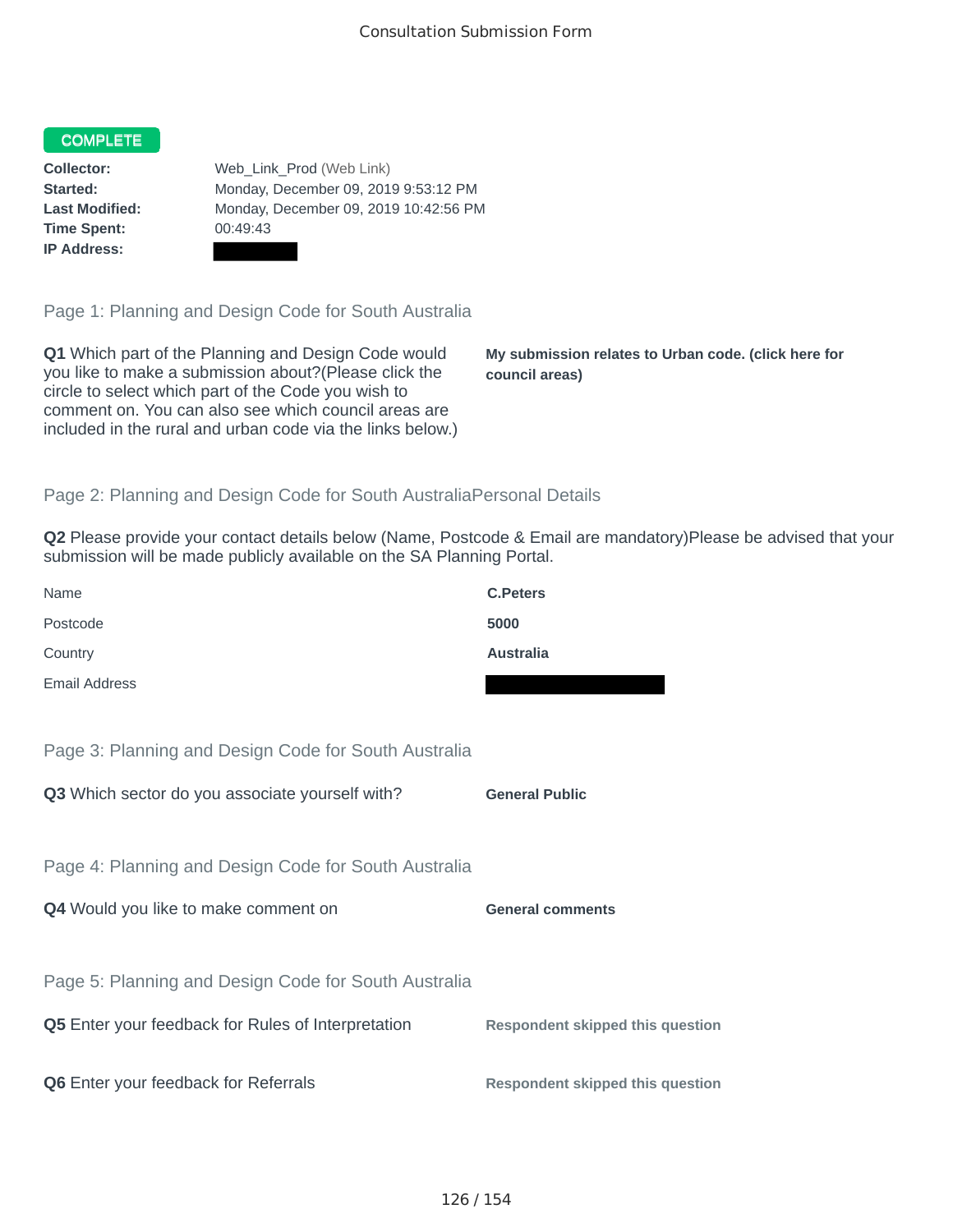## Consultation Submission Form

| Q7 Enter your feedback for Mapping                                                                              | <b>Respondent skipped this question</b> |
|-----------------------------------------------------------------------------------------------------------------|-----------------------------------------|
| Q8 Enter your feedback for Table of Amendments                                                                  | <b>Respondent skipped this question</b> |
| Page 6: Planning and Design Code for South Australia                                                            |                                         |
| Q9 Please enter your feedback for overlaysclick next at<br>the bottom of the page for next topic                | <b>Respondent skipped this question</b> |
| Page 7: Planning and Design Code for South Australia                                                            |                                         |
| Q10 Please enter your feedback for zones and<br>subzonesclick next at the bottom of the page for next<br>topic  | <b>Respondent skipped this question</b> |
| Page 8: Planning and Design Code for South Australia                                                            |                                         |
| Q11 Please enter your feedback for general policyclick<br>next at the bottom of the page for next topic         | <b>Respondent skipped this question</b> |
| Page 9: Planning and Design Code for South Australia                                                            |                                         |
| Q12 Please enter your feedback for Land use<br>Definitionclick next at the bottom of the page for next<br>topic | <b>Respondent skipped this question</b> |
| Page 10: Planning and Design Code for South Australia                                                           |                                         |
| Q13 Please enter your feedback for Admin<br>Definitionsclick next at the bottom of the page for next<br>topic   | <b>Respondent skipped this question</b> |
|                                                                                                                 |                                         |

Page 11: Planning and Design Code for South Australia